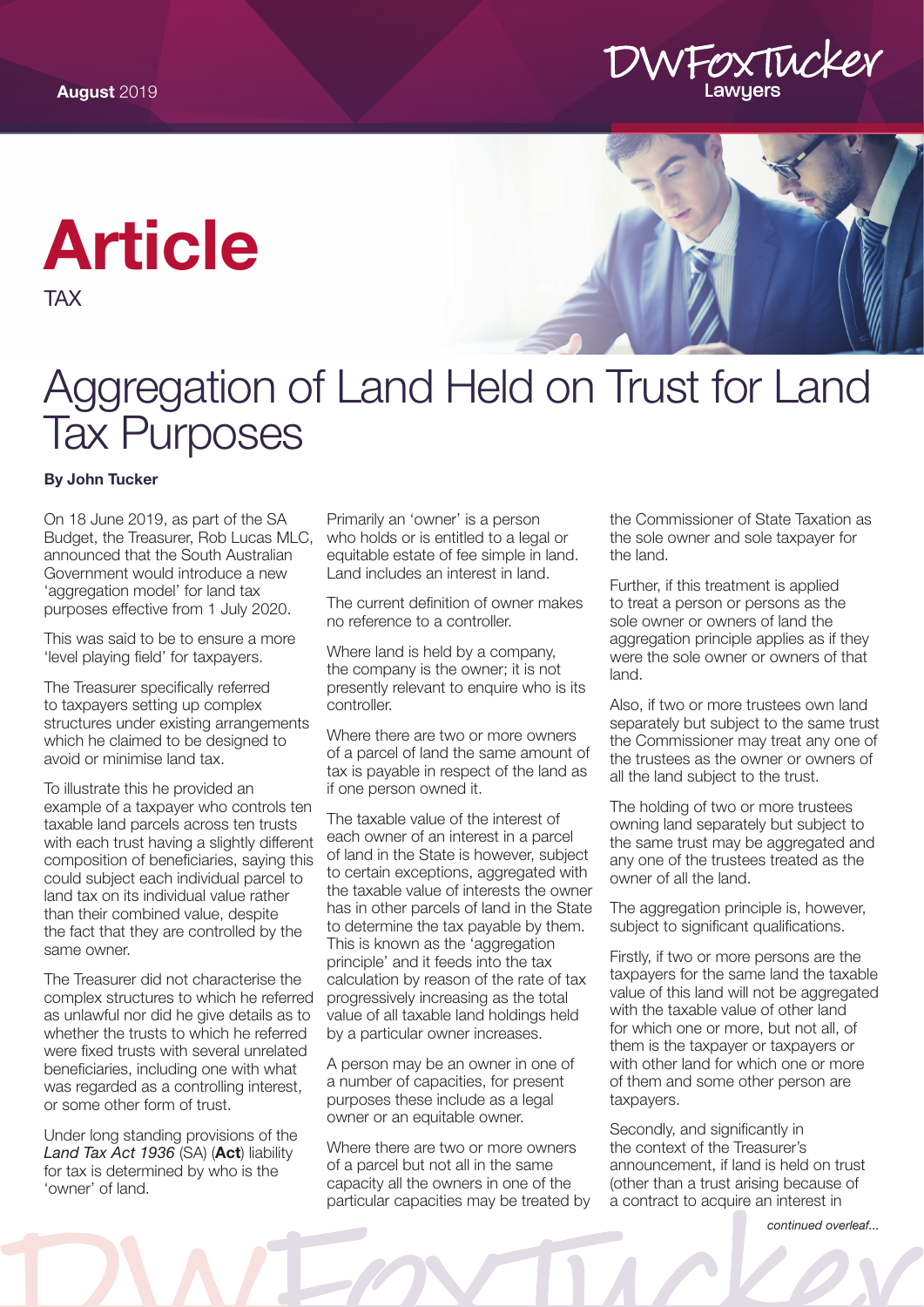

land), the trustee is the taxpayer and if notice of the trust has been given (in accordance with Regulation 7) the taxable value of the land will, pursuant to Section 13(3)(b)of the Act, not be aggregated with that of other land owned by the same taxpayer unless the other land is held for the same beneficiary.

This latter exclusion of the aggregation principle does not, however, apply to trustees holding land for different beneficiaries if their holdings are only of portions of the land in a single certificate of title. In that case the Commissioner may treat all the land in the certificate of *Administration Act 1996* (SA) (TAA) title as one piece of land.

Also, in Revenue Ruling LT004 the view is expressed that the term beneficiary includes beneficiaries and accordingly it is for the Commissioner to look at the beneficiaries of any form of trust to determine who are the beneficiaries who will take, or in the case of a discretionary trust, qualify for the potential distribution of capital, in determining whether or not, having regard to the rights of the beneficiaries and other facts and circumstances land is held for the same beneficiaries.

By the *Statutes Amendment (Budget 2007) Act 2007* (SA) significant amendments, by way of the introduction of section 13A, were introduced into the Act with effect from 1 July 2008.

These addressed the practice of trustees holding several parcels of land upon trust with each trust structured with slightly different beneficiaries thereby qualifying the trustees to be taxed on the individual value of each parcel of land held.

The amendments provided for [beneficial] interests of 5% or less to be ignored other than in circumstances where the 5% or less holding was, without doubt, proven to be entirely for a purpose or purposes unrelated to reducing land tax on any land.

The amendments also allowed the Commissioner to ignore an interest of up to 50% if, in the Commissioner's opinion, a purpose for the creation of the interest was to reduce land tax on any land.

As a result of these provisions the Commissioner has had the power, if of the opinion that a purpose for the creation of an interest in land was to reduce land tax in respect of any land, to disregard interests in land other than where the interest equals or exceeds 50% (which in the latter case there will be a lesser interest or interests that may possibly be disregarded). Only an interest of exactly 50% is not subject to the prospect of it being disregarded by the Commissioner under these provisions.

Subsequently, in 2011, the *Taxation*  was amended to introduce into it the new Part 6A, headed 'Tax Avoidance Schemes'. Part 6A contains provisions that enable the Treasurer to determine a scheme, such as a complex arrangement, the sole or dominant purpose of which the Commissioner considers was to enable land tax to be avoided or reduced, to be a tax avoidance scheme.

The Commissioner can then assess tax disregarding the scheme's effect, determine it a tax default and impose heavy penalties on the taxpayer seeking to benefit from the scheme.

These provisions give the Commissioner very broad powers, including to impose heavy penalties, in respect of any such perceived scheme. They also require that a purpose of avoiding, reducing or postponing a liability for another tax or duty be disregarded in determining the sole or dominant purpose of a taxpayer for a scheme.

Part 6A, since its enactment, has been a powerful deterrent against owners seeking to construct complex ownership arrangements with the sole or dominant purpose of saving land tax.

By the *Statues Amendment and Repeal (Budget 2015) Act 2015* (SA) section 13A was amended to strengthen its application to interests of less than 50%.

The amendment has allowed the Commissioner to disregard interests considered to have been created for a purpose that included the reduction of land tax to be disregarded from the time such interest was created and to retrospectively withdraw any exemption and assess tax.

In being able to apply this provision not just in a case where the Commissioner asserts a sole or dominant purpose of enabling land tax to be avoided or reduced, but also where the Commissioner asserts such a purpose, albeit among many, has given the Commissioner very wide powers to disregard minority interests in land held directly or through trusts.

In his 18 June 2019 statement the Treasurer has not identified why or how the existing legislative provisions, particularly those in Section 13A of the Act and Part 6A of the TAA, have, in his view, failed to achieve what clearly appears to have been their objectives with respect to the complex structures to which he refers.

He does characterise the proposed legislation as aimed at closing a 'loophole' and this would seem to be a surprisingly large one given that its closure is expected to generate additional land tax of \$40 million per annum and where the SA Division of the Property Council of Australia, on its apparent understanding of the loophole, suggests that figure to be very conservative.

The proposed new regime purports to be to ensure a more 'level playing field' for taxpayers. At present it appears that the levelling is aimed at bringing any form of complexity in land ownership back to some attributed form of simplicity to maximise possible aggregation.

To do that somewhat belies situations why there might, apart from any consequence for land tax, be good reasons for complex arrangements for holding several parcels of land even when under the control of a particular person. The present regime does at least recognise the possibility that this may be the case though, given the criteria mandated by the Act to be considered and that are excluded, the onus on a taxpayer to prove this is extremely high.

*continued overleaf...*